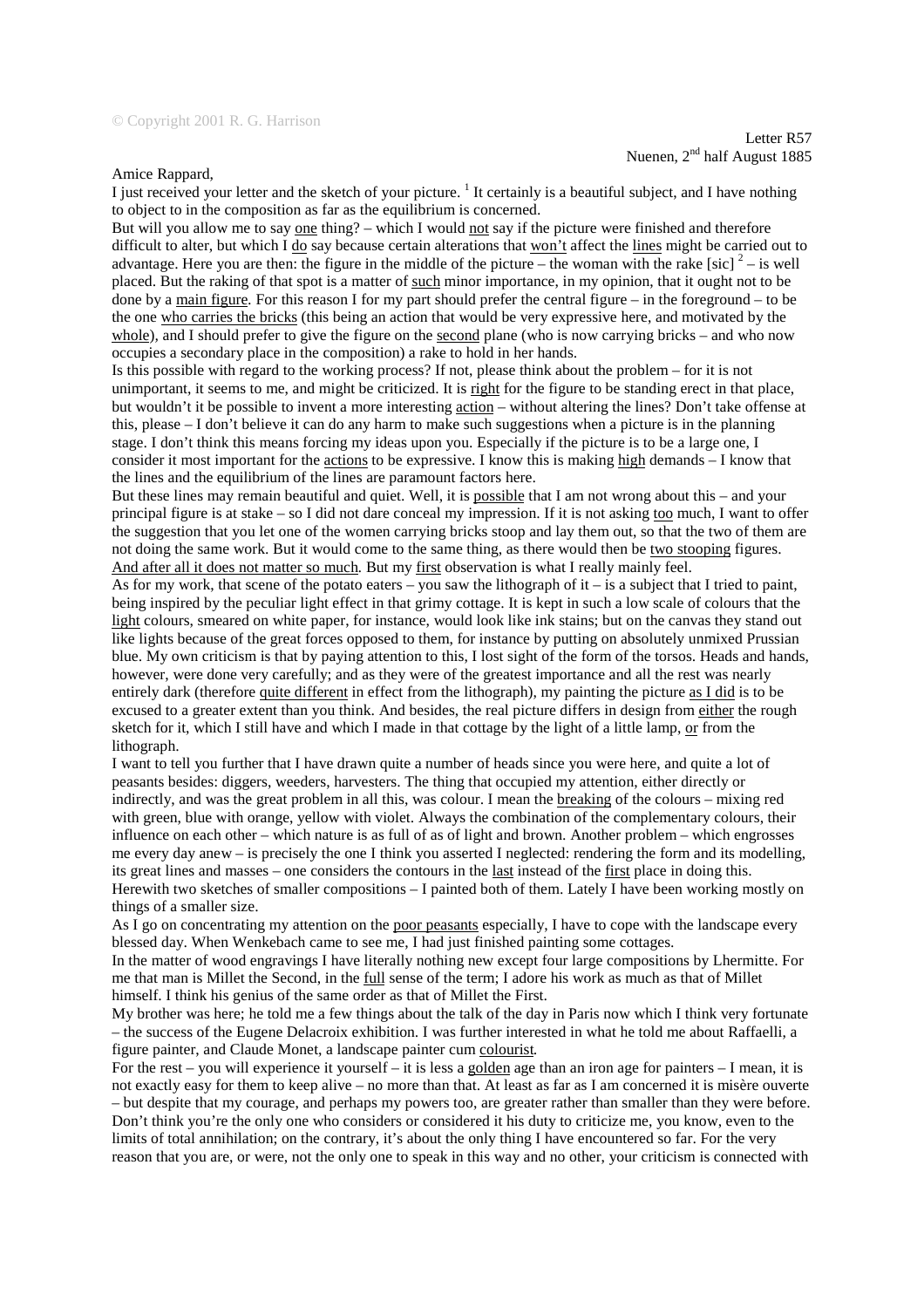## © Copyright 2001 R. G. Harrison

other criticism to which I on my part oppose the conviction that my endeavours have a raison d'être, and to which I shall continue to oppose it more and more strongly.

The reason why – although I did not insist on what I wanted, but gave in to what you wanted – the reason why I started out by suggesting that you should withdraw your criticism completely was not that I wanted to bend or break your opinions despotically. Nothing was further from my intention, although you took it that way. There are details that are quite correct – I have made it hot for you on account of plaster-of-Paris drawing, and I freely admit that I am capable of doing it again.

And as for other questions – I cannot always keep quiet under it; now and then it seems to me as though people were touching my body, so much do I feel taken up by the question, and so much is my conviction a part of myself.

It is true that there are faulty things in that lithograph as well as in my other work – certainly there are. But my other work proves so clearly that I render what I see that people cannot be justified, or speaking in good faith, when they judge my work otherwise than as a whole and in a broader way, taking into account my purpose and endeavour – namely to paint le paysan chez soi, peasants in their surroundings.

Now you call the aggregate of my work utterly weak*,* and you demonstrate at great length that its deficiencies exceed its good qualities.

Thus about my work, thus about my person.

Well, I won't accept this *–* never*.*

The work in question, the painting of peasants, is such a hard job that the utterly weak won't even attempt it. And at least I have attempted it, and I have laid certain foundations, which is not exactly the easiest part of the job! And in drawing as well as in painting I can sometimes keep hold of certain solid and useful things, a firmer hold than you think, amice. But I am always doing what I can't do yet in order to learn how to do it. But writing you about this bores me. So I'll end by saying that the work is difficult, and that, instead of quarreling, the fellows who paint peasants and the common people would do wisely to join hands as much as possible. Union is strength, and what we have to fight against is not each other but those fellows who, even in the present period, are obstructing the progress of the ideas which Millet and others of a past generation fought for and which they pioneered. Nothing is a greater hindrance than this fatal fighting among ourselves.

As for you and me, let's put a stop to it, for our goal is the same*.*

But my real motive was the wish that your efforts and mine, though not identical*,* should run parallel and not in opposite directions. And seeing that in the matter of tendency and principle there are enough points of agreement, which I think will be permanent, it would appear to me that your criticism as a whole – when you applied this criticism to me – was inconsistent with the character of your own work.

This much we have in common, that we seek our subjects in the heart of the people; and we further have in common a desire – either as a final purpose or as a means – to obtain our studies from reality. And that means – having much in common. And that we are opposed to each other basically, with regard either to the technique of drawing or the technique of painting, is something I'm not convinced of. You are ahead of me in many things, I don't deny that; still I think you went too far.

But, be that as it may, inasmuch as, if we want to and it is our earnest endeavor, we may be useful and give support to each other – and because union is strength – I deem it desirable for us to remain friends. And as regards technique, I am still searching for many things; and though I happen to find some of them, still there are an infinite number of things wanting. But for all that I know why I work as I do, and my efforts are planted on solid ground.

I said to Wenkebach only the other day that I did not know any painter who had as many faults as I do – but for all that I was not convinced that I am radically wrong.

At times my case is like this: the product of two negatives is a positive*.* Take whatever drawing or study of mine you like, especially those that I myself would point out to you with a certain resignation, and – in the drawing as well as in the colour or the tone – there will be errors that a <u>realist would hardly commit</u>...certain inaccuracies which I am convinced of myself – and which under certain circumstances I could point out with keener discernment than others – errors maybe, or imperfections.

And yet I believe that – even if I go on producing work in which people can point out errors – when they want to, if this is their special purpose and point of view – it will still have a certain vitality and raison d'être of its own that will hurl the errors into the shade – in the eyes of those who appreciate character and the spiritual conception of things. And it will not be so easy to confound me as they think, despite all my faults. I know too well what my ultimate goal is, and I am too firmly convinced of being on the right road after all, to pay much attention to what people say of me – when I want to paint what I feel and feel what I paint.

Nevertheless it makes life difficult at times, and – I think it quite possible that later on some fellows will regret either the things they said of me or the opposition and indifference which they have pestered me with. The way I see it is this: I withdraw from people to such an extent that I literally don't meet anybody except – the poor peasants – with whom I am directly concerned because I paint them.